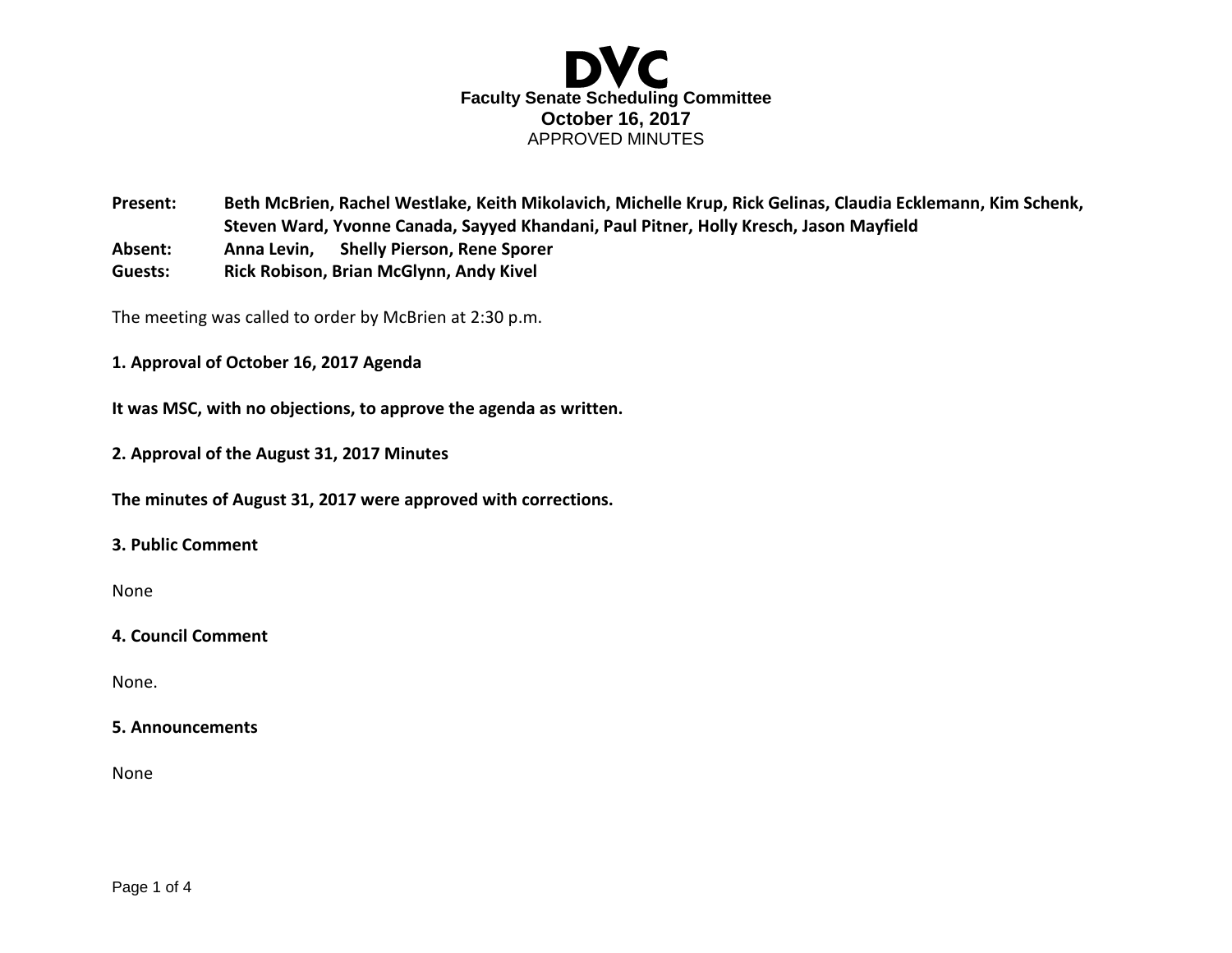

# **6. FA 17 Enrollment Updates**

Reviewed updated enrollment numbers for Fall 2017. The Pleasant Hill and San Ramon campuses are listed separately. Pleasant Hill is down some. SRC has increased.

International student enrollment is down but resident enrollment is up.

Discussed some tactics SRC has been doing to increase enrollment – outreach to area high schools.

## **7. Cybersession Planning**

Cybersession is 4 weeks. Starts December 11 (first day of finals), ends January 8.

Reviewed list of courses submitted for consideration to offer in cybersession. Courses offered last year included and identified. Reviewed courses for CSU and UC requirements fulfillment.

Committee members recommended courses their areas would like to offer.

Some courses listed are 4 units and cannot be offered in a 4 week format.

Discussed criteria – success rates, courses in varied disciplines, other indicators. Criteria information will be provided to discipline areas.

Discussed indicators for suggested courses.

Concern that courses that need pre-reqs will not be verified in time.

Suggested total maximum load for cybersession – 2.0.

Decision made on which courses to offer. Those selected are a total 1.8 load.

| <b>Div</b> | Dept                    | <b>Status</b> | <b>Disc</b>  | Number | <b>Title</b>                | <b>Units</b>             | Load | <b>Comments</b>   |
|------------|-------------------------|---------------|--------------|--------|-----------------------------|--------------------------|------|-------------------|
|            |                         |               |              |        |                             |                          |      | GE - Hum or Soc   |
|            |                         |               |              |        |                             | 3                        |      | Sci CSU UC+       |
| <b>SRC</b> | App Arts and Soc Sci    | Approved      | <b>HIST</b>  | 124    | History of California       | units                    | 0.2  | Grad              |
|            |                         |               |              |        |                             |                          |      | Restricted        |
|            |                         |               |              |        |                             | 3                        |      | Elective for BUS  |
| <b>SRC</b> | <b>CIS and Business</b> | Approved      | <b>BUS</b>   | 109    | Intro to Business           | units                    | 0.2  | <b>ADT</b>        |
|            |                         | <b>Not</b>    |              |        |                             | 4                        |      | Is a prerequisite |
| <b>SRC</b> | <b>CIS and Business</b> | approved      | <b>BUSAC</b> | 186    | <b>Financial Accounting</b> | units                    | 0.3  | for BUS-187       |
|            |                         |               |              |        |                             | $\overline{\phantom{0}}$ |      | Required for      |
| <b>SRC</b> | <b>CIS and Business</b> | Approved      | <b>CIS</b>   | 116    | <b>MS</b> Excel             | units                    | 0.2  | Certificate       |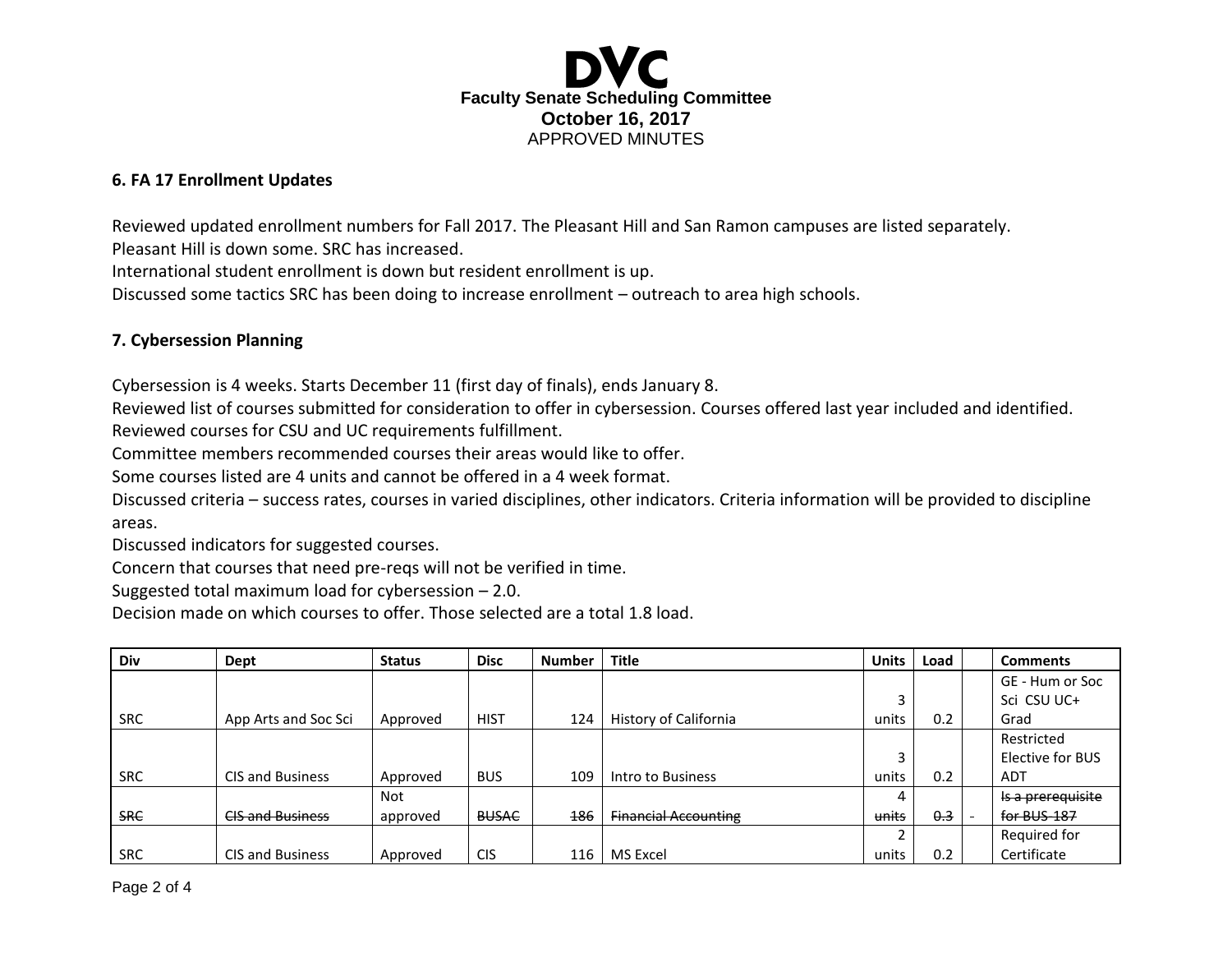

|            | Administraton of        |            |              |     |                                              | 3              |     |           | GE - Soc Sci UC         |
|------------|-------------------------|------------|--------------|-----|----------------------------------------------|----------------|-----|-----------|-------------------------|
| Soc Sci    | Justice                 | Approved   | <b>ADJUS</b> | 120 | Intro to the Admin of Justice                | units          | 0.2 |           | CSU                     |
|            |                         |            |              |     |                                              | 3              |     |           |                         |
| Soc Sci    | Social Science          | Approved   | <b>ANTHR</b> | 140 | <b>Biological Anthropology</b>               | units          | 0.2 |           | GE - Sci CSU UC         |
|            |                         |            |              |     |                                              | 3              |     |           | GE - Soc Sci UC         |
| Soc Sci    | Social Science          | Approved   | <b>ECON</b>  | 220 | <b>Principles of Macroeconomics</b>          | units          | 0.2 |           | CSU                     |
|            |                         | <b>Not</b> |              |     |                                              | $\overline{3}$ |     |           | GE-Hum or Soc           |
| Soc Sci    | Social Science          | approved   | <b>HIST</b>  | 140 | <b>History of Western Civ to Renaissance</b> | units          | 0.2 | or        | Sci                     |
|            |                         | <b>Not</b> |              |     | <b>History of Western Civ since</b>          | з              |     |           | GE - Hum or Soc         |
| Soc Sci    | Social Science          | approved   | <b>HIST</b>  | 141 | Renaissance                                  | units          | 0.2 |           | Sci                     |
|            |                         | <b>Not</b> |              |     |                                              | 4              |     |           |                         |
| <b>MCS</b> | <b>Computer Science</b> | approved   | COMSC        | 200 | Object Oriented programming                  | units          | 0.4 |           | <b>Required for AS</b>  |
|            |                         |            |              |     |                                              | 3              |     |           |                         |
| AFA        | Music                   | Approved   | <b>MUS</b>   | 110 | <b>Music Appreciation</b>                    | units          | 0.2 | or        | <b>GE - Arts CSU UC</b> |
|            |                         | <b>Not</b> |              |     |                                              | 3              |     |           |                         |
| <b>AFA</b> | <b>Music</b>            | approved   | <b>MUS</b>   | 117 | History of Rock and R&B                      | units          | 0.2 |           | <b>GE-Arts CSU UC</b>   |
|            |                         | <b>Not</b> |              |     |                                              | з              |     |           |                         |
| <b>AFA</b> | Art                     | approved   | <b>ARTHS</b> | 193 | <b>History of Asian Art</b>                  | units          | 0.2 | or        | <b>GE-Arts CSU UC</b>   |
|            |                         |            |              |     |                                              | 3              |     |           |                         |
| AFA        | Art                     | Approved   | <b>ARTHS</b> | 195 | History of Prehistoric and Ancient Art       | units          | 0.2 | or        | <b>GE - Arts CSU UC</b> |
|            |                         | <b>Not</b> |              |     | <b>History of Midieval and Renaissance</b>   | $\overline{3}$ |     |           |                         |
| <b>AFA</b> | Art                     | approved   | <b>ARTHS</b> | 196 | Art                                          | units          | 0.2 | <b>OF</b> | <b>GE-Arts CSU UC</b>   |
|            |                         | <b>Not</b> |              |     | History of Baroque to 20th Century           | $\overline{3}$ |     |           |                         |
| <b>AFA</b> | Art                     | approved   | <b>ARTHS</b> | 197 | Art                                          | units          | 0.2 | or        | <b>GE-Arts CSU UC</b>   |
|            |                         | <b>Not</b> |              |     |                                              | з              |     |           |                         |
| <b>AFA</b> | Art                     | approved   | <b>ARTHS</b> | 199 | <b>Contemporary Art History</b>              | units          | 0.2 |           | <b>GE-Arts CSU UC</b>   |
|            |                         | <b>Not</b> |              |     |                                              | 3              |     |           | GE-Soc Sci CSU          |
| <b>BHS</b> | <b>Health Science</b>   | approved   | <b>HSCI</b>  | 140 | <b>Human Sexuality</b>                       | units          | 0.2 | $\sim$    | <b>HE</b>               |
|            |                         |            |              |     |                                              |                |     |           | GE - CSU Area E,        |
|            |                         |            |              |     |                                              | 3              |     |           | Transferable to         |
| Couns      | Counseling              | Approved   | <b>CARER</b> | 110 | Career and Life Planning                     | units          | 0.2 |           | UC                      |